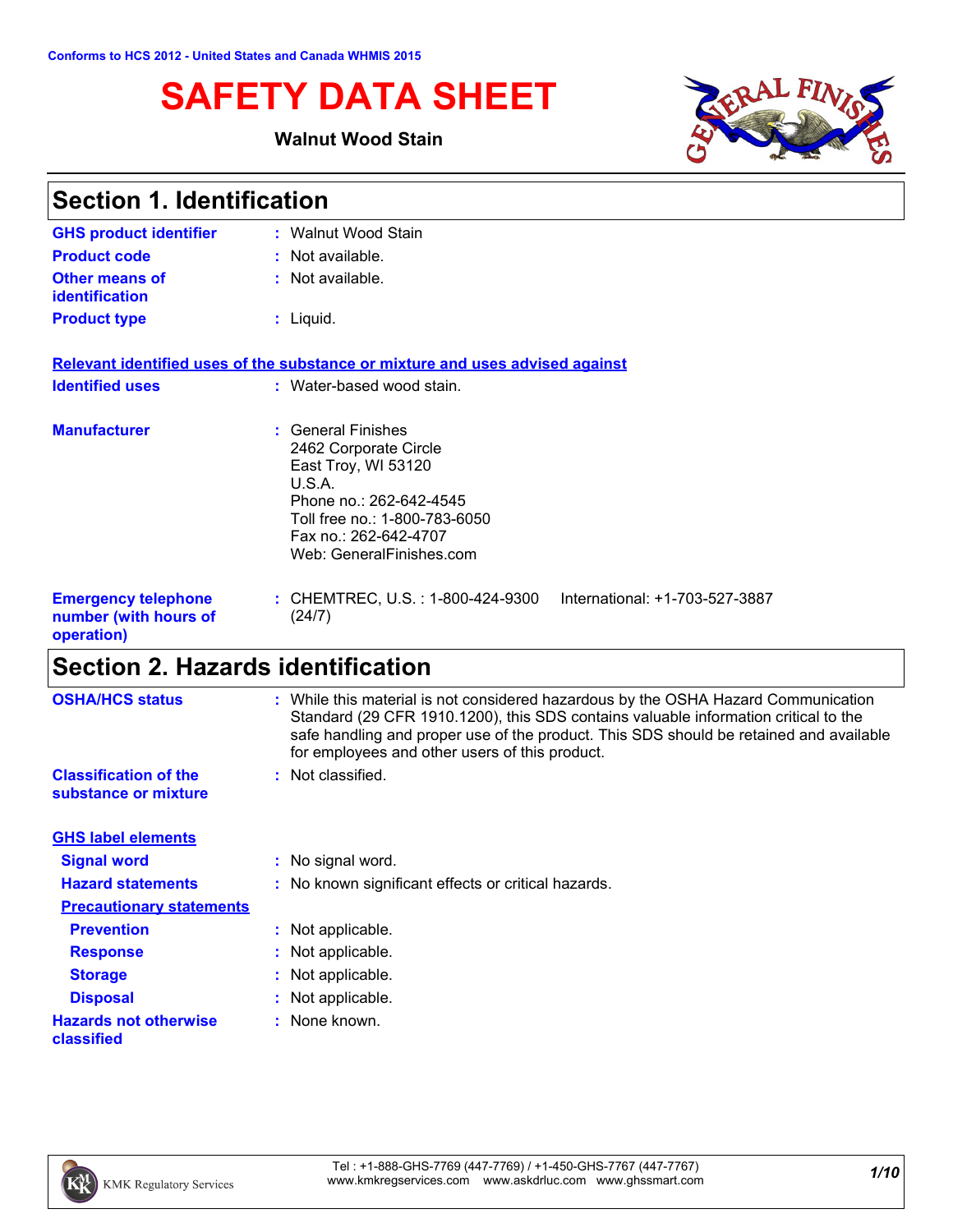

### **Section 3. Composition/information on ingredients**

**Substance/mixture :**

- Mixture
- **Other means of identification**
- **:** Not available.
- Propane-1,2-diol ≥3 ≤5 57-55-6 **Ingredient name % CAS number**

Any concentration shown as a range is to protect confidentiality or is due to batch variation.

**There are no additional ingredients present which, within the current knowledge of the supplier and in the concentrations applicable, are classified as hazardous to health or the environment and hence require reporting in this section.**

**Occupational exposure limits, if available, are listed in Section 8.**

### **Section 4. First aid measures**

**Description of necessary first aid measures**

| <b>Eye contact</b>  | : Immediately flush eyes with plenty of water, occasionally lifting the upper and lower<br>eyelids. Check for and remove any contact lenses. Get medical attention if irritation<br>occurs.                                                                                                                                                            |
|---------------------|--------------------------------------------------------------------------------------------------------------------------------------------------------------------------------------------------------------------------------------------------------------------------------------------------------------------------------------------------------|
| <b>Inhalation</b>   | : Remove victim to fresh air and keep at rest in a position comfortable for breathing. Get<br>medical attention if symptoms occur.                                                                                                                                                                                                                     |
| <b>Skin contact</b> | : Flush contaminated skin with plenty of water. Get medical attention if symptoms occur.                                                                                                                                                                                                                                                               |
| <b>Ingestion</b>    | : Wash out mouth with water. Remove victim to fresh air and keep at rest in a position<br>comfortable for breathing. If material has been swallowed and the exposed person is<br>conscious, give small quantities of water to drink. Do not induce vomiting unless<br>directed to do so by medical personnel. Get medical attention if symptoms occur. |

#### **Most important symptoms/effects, acute and delayed**

| <b>Potential acute health effects</b> |                                                     |
|---------------------------------------|-----------------------------------------------------|
| Eye contact                           | : No known significant effects or critical hazards. |
| <b>Inhalation</b>                     | : No known significant effects or critical hazards. |
| <b>Skin contact</b>                   | : No known significant effects or critical hazards. |
| <b>Ingestion</b>                      | : No known significant effects or critical hazards. |
| Over-exposure signs/symptoms          |                                                     |
| Eye contact                           | : No known significant effects or critical hazards. |
| <b>Inhalation</b>                     | : No known significant effects or critical hazards. |
| <b>Skin contact</b>                   | : No known significant effects or critical hazards. |
| <b>Ingestion</b>                      | : No known significant effects or critical hazards. |

#### **Indication of immediate medical attention and special treatment needed, if necessary**

| <b>Notes to physician</b>         | : Treat symptomatically. Contact poison treatment specialist immediately if large<br>quantities have been ingested or inhaled. |
|-----------------------------------|--------------------------------------------------------------------------------------------------------------------------------|
| <b>Specific treatments</b>        | : No specific treatment.                                                                                                       |
| <b>Protection of first-aiders</b> | No action shall be taken involving any personal risk or without suitable training.                                             |

#### **See toxicological information (Section 11)**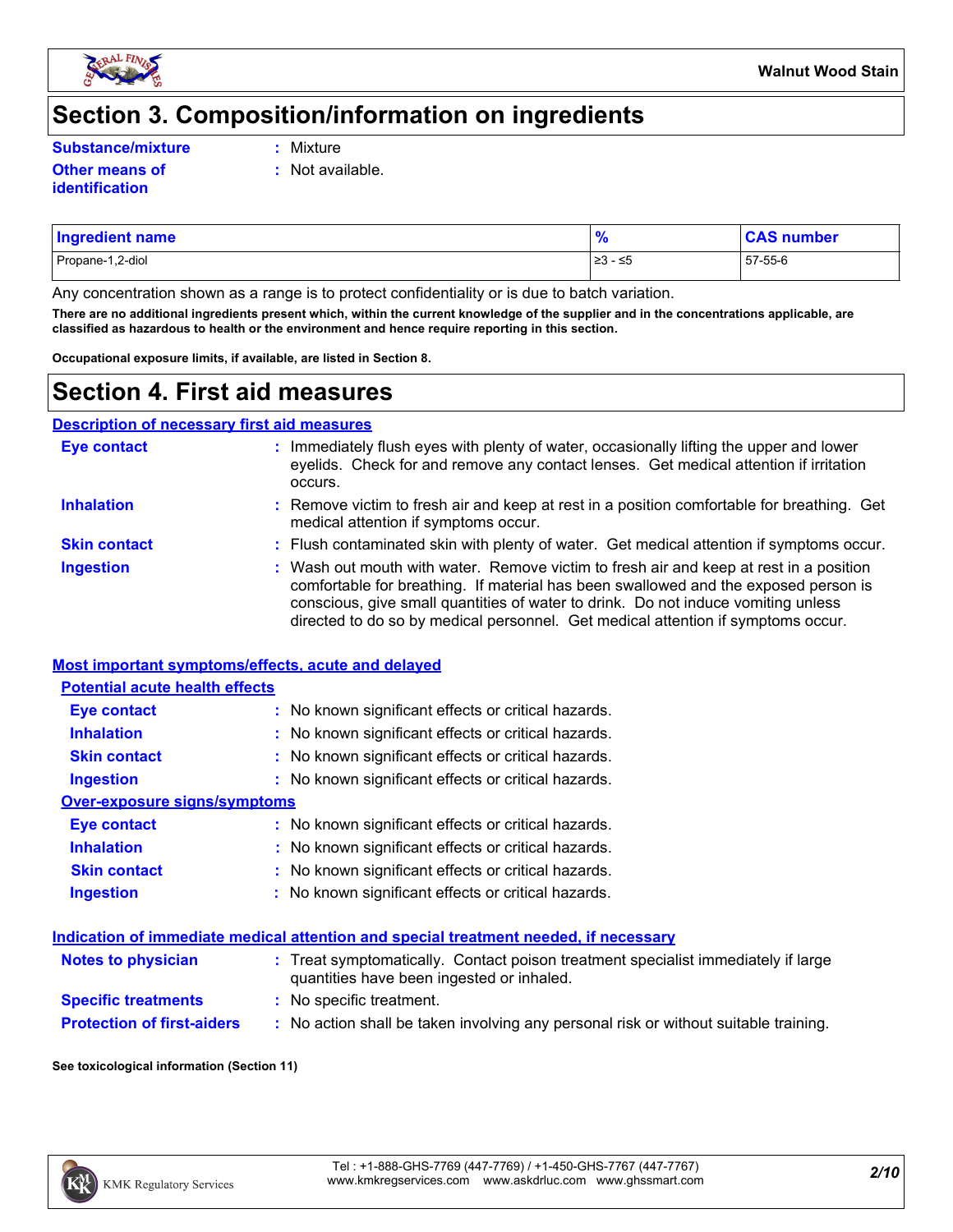

# **Section 5. Fire-fighting measures**

| <b>Extinguishing media</b>                               |                                                                                                                                                                                                     |
|----------------------------------------------------------|-----------------------------------------------------------------------------------------------------------------------------------------------------------------------------------------------------|
| <b>Suitable extinguishing</b><br>media                   | $\therefore$ In case of fire, use water spray (fog), foam, dry chemical or CO <sub>2</sub> .                                                                                                        |
| <b>Unsuitable extinguishing</b><br>media                 | : None known.                                                                                                                                                                                       |
| <b>Specific hazards arising</b><br>from the chemical     | : In a fire or if heated, a pressure increase will occur and the container may burst.                                                                                                               |
| <b>Hazardous thermal</b><br>decomposition products       | : Decomposition products may include the following materials:<br>carbon dioxide<br>carbon monoxide                                                                                                  |
| <b>Special protective actions</b><br>for fire-fighters   | : Promptly isolate the scene by removing all persons from the vicinity of the incident if<br>there is a fire. No action shall be taken involving any personal risk or without suitable<br>training. |
| <b>Special protective</b><br>equipment for fire-fighters | : Fire-fighters should wear appropriate protective equipment and self-contained breathing<br>apparatus (SCBA) with a full face-piece operated in positive pressure mode.                            |

# **Section 6. Accidental release measures**

| <b>Personal precautions, protective equipment and emergency procedures</b> |  |                                                                                                                                                                                                                                                                                                                                                                                                                                                                                                                                                                                            |
|----------------------------------------------------------------------------|--|--------------------------------------------------------------------------------------------------------------------------------------------------------------------------------------------------------------------------------------------------------------------------------------------------------------------------------------------------------------------------------------------------------------------------------------------------------------------------------------------------------------------------------------------------------------------------------------------|
| For non-emergency<br>personnel                                             |  | : No action shall be taken involving any personal risk or without suitable training.<br>Evacuate surrounding areas. Keep unnecessary and unprotected personnel from<br>entering. Do not touch or walk through spilled material. Put on appropriate personal<br>protective equipment.                                                                                                                                                                                                                                                                                                       |
| For emergency responders :                                                 |  | If specialized clothing is required to deal with the spillage, take note of any information in<br>Section 8 on suitable and unsuitable materials. See also the information in "For non-<br>emergency personnel".                                                                                                                                                                                                                                                                                                                                                                           |
| <b>Environmental precautions</b>                                           |  | : Avoid dispersal of spilled material and runoff and contact with soil, waterways, drains<br>and sewers. Inform the relevant authorities if the product has caused environmental<br>pollution (sewers, waterways, soil or air).                                                                                                                                                                                                                                                                                                                                                            |
| <b>Methods and materials for containment and cleaning up</b>               |  |                                                                                                                                                                                                                                                                                                                                                                                                                                                                                                                                                                                            |
| <b>Spill</b>                                                               |  | : Stop leak if without risk. Move containers from spill area. Prevent entry into sewers,<br>water courses, basements or confined areas. Wash spillages into an effluent treatment<br>plant or proceed as follows. Contain and collect spillage with non-combustible,<br>absorbent material e.g. sand, earth, vermiculite or diatomaceous earth and place in<br>container for disposal according to local regulations (see Section 13). Dispose of via a<br>licensed waste disposal contractor. Note: see Section 1 for emergency contact<br>information and Section 13 for waste disposal. |

# **Section 7. Handling and storage**

#### **Precautions for safe handling**

| <b>Protective measures</b>                              | : Put on appropriate personal protective equipment (see Section 8).                                                                                                                                                                                                    |
|---------------------------------------------------------|------------------------------------------------------------------------------------------------------------------------------------------------------------------------------------------------------------------------------------------------------------------------|
| <b>Advice on general</b><br><b>occupational hygiene</b> | : Eating, drinking and smoking should be prohibited in areas where this material is<br>handled, stored and processed. Workers should wash hands and face before eating,<br>drinking and smoking. See also Section 8 for additional information on hygiene<br>measures. |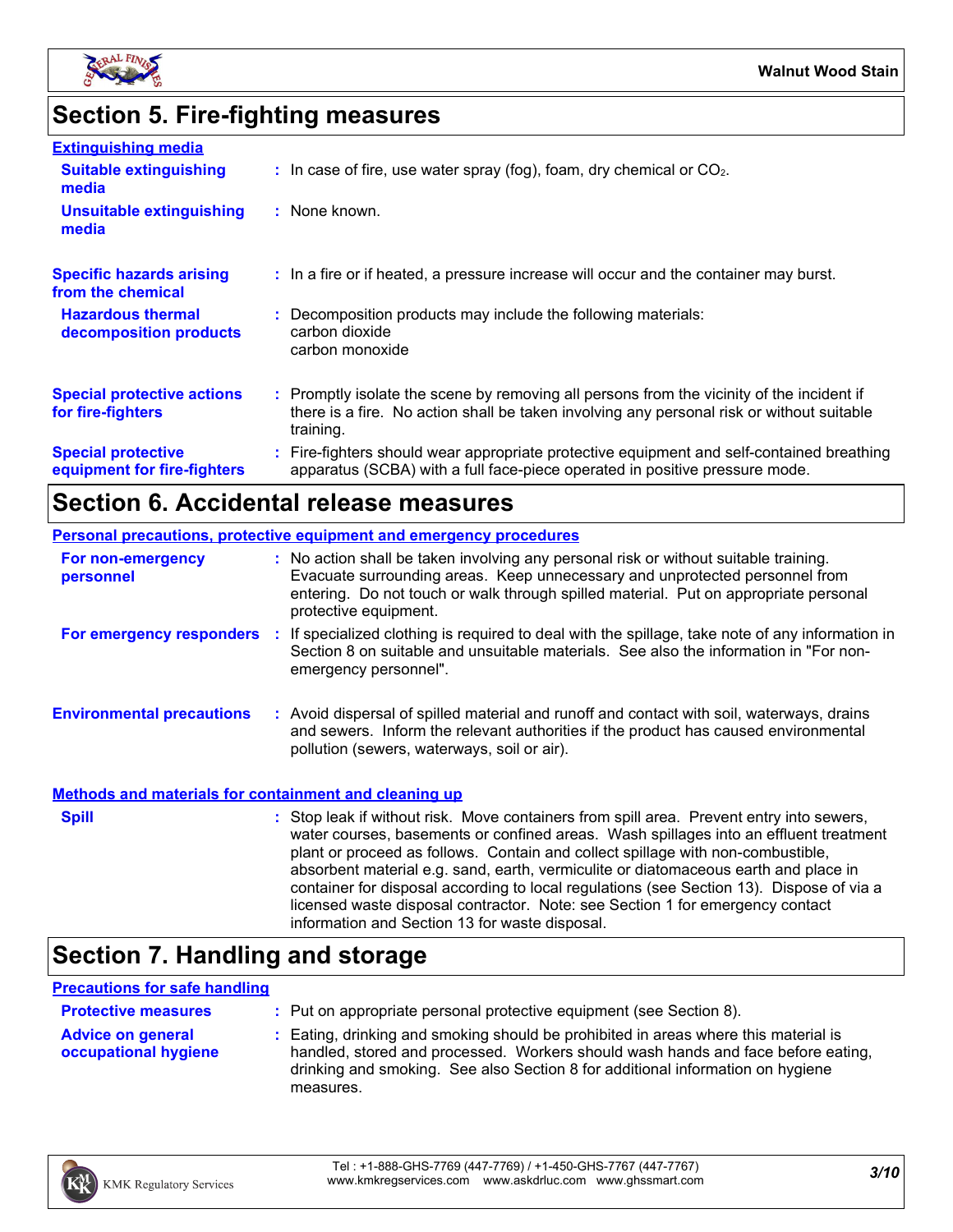

# **Section 7. Handling and storage**

| <b>Conditions for safe storage,</b> | : Store in accordance with local regulations. Store in original container protected from  |
|-------------------------------------|-------------------------------------------------------------------------------------------|
| including any                       | direct sunlight in a dry, cool and well-ventilated area, away from incompatible materials |
| <i>incompatibilities</i>            | (see Section 10) and food and drink. Keep container tightly closed and sealed until       |
|                                     | ready for use. Containers that have been opened must be carefully resealed and kept       |
|                                     | upright to prevent leakage. Do not store in unlabeled containers. Use appropriate         |
|                                     | containment to avoid environmental contamination. See Section 10 for incompatible         |
|                                     | materials before handling or use.                                                         |

## **Section 8. Exposure controls/personal protection**

#### **Control parameters**

### **United States**

#### **Occupational exposure limits**

| Ingredient name  | <b>Exposure limits</b>                                                    |
|------------------|---------------------------------------------------------------------------|
| Propane-1,2-diol | AIHA WEEL (United States, 10/2011).<br>TWA: 10 mg/m <sup>3</sup> 8 hours. |

#### **Canada**

#### **Occupational exposure limits**

| <b>Ingredient name</b> | <b>Exposure limits</b>                                                                                                                                                                                          |
|------------------------|-----------------------------------------------------------------------------------------------------------------------------------------------------------------------------------------------------------------|
| Propane-1,2-diol       | CA Ontario Provincial (Canada, 7/2015).<br>TWA: 10 mg/m <sup>3</sup> 8 hours. Form: Aerosol only<br>TWA: 155 mg/m <sup>3</sup> 8 hours. Form: Vapor and aerosol<br>TWA: 50 ppm 8 hours. Form: Vapor and aerosol |

| <b>Appropriate engineering</b><br><b>controls</b> | : Good general ventilation should be sufficient to control worker exposure to airborne<br>contaminants.                                                          |
|---------------------------------------------------|------------------------------------------------------------------------------------------------------------------------------------------------------------------|
| <b>Environmental exposure</b><br><b>controls</b>  | : Emissions from ventilation or work process equipment should be checked to ensure<br>they comply with the requirements of environmental protection legislation. |

| <b>Individual protection measures</b> |                                                                                                                                                                                                                                                                                                                                                                                                   |
|---------------------------------------|---------------------------------------------------------------------------------------------------------------------------------------------------------------------------------------------------------------------------------------------------------------------------------------------------------------------------------------------------------------------------------------------------|
| <b>Hygiene measures</b>               | : Wash hands, forearms and face thoroughly after handling chemical products, before<br>eating, smoking and using the lavatory and at the end of the working period.<br>Appropriate techniques should be used to remove potentially contaminated clothing.<br>Wash contaminated clothing before reusing. Ensure that eyewash stations and safety<br>showers are close to the workstation location. |
| <b>Eye/face protection</b>            | : Safety eyewear complying with an approved standard should be used when a risk<br>assessment indicates this is necessary to avoid exposure to liquid splashes, mists,<br>gases or dusts. If contact is possible, the following protection should be worn, unless<br>the assessment indicates a higher degree of protection: safety glasses with side-shields.                                    |
| <b>Skin protection</b>                |                                                                                                                                                                                                                                                                                                                                                                                                   |
| <b>Hand protection</b>                | : Chemical-resistant, impervious gloves complying with an approved standard should be<br>worn at all times when handling chemical products if a risk assessment indicates this is<br>necessary.                                                                                                                                                                                                   |
| <b>Body protection</b>                | : Personal protective equipment for the body should be selected based on the task being<br>performed and the risks involved and should be approved by a specialist before<br>handling this product.                                                                                                                                                                                               |
| <b>Other skin protection</b>          | : Appropriate footwear and any additional skin protection measures should be selected<br>based on the task being performed and the risks involved and should be approved by a<br>specialist before handling this product.                                                                                                                                                                         |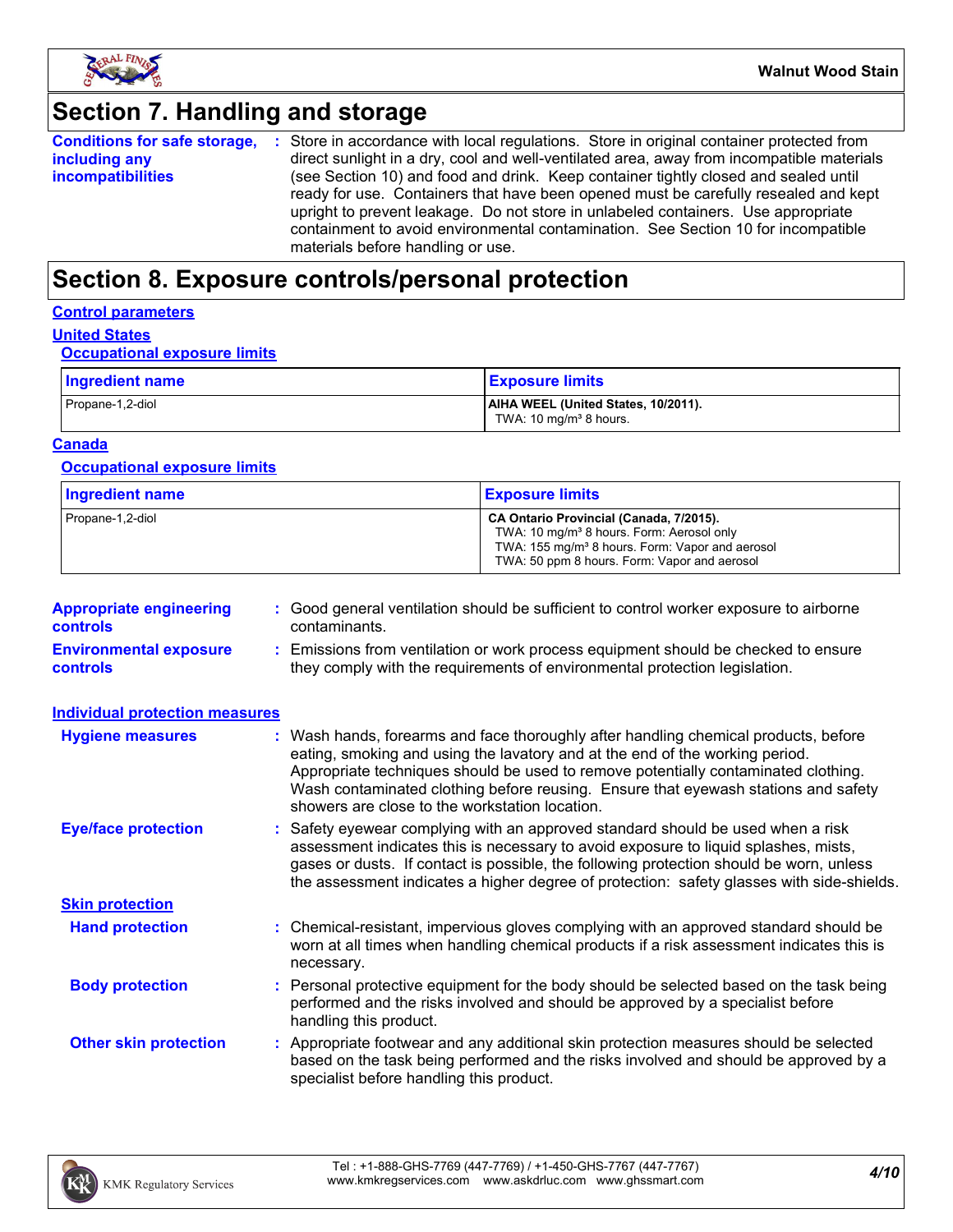

### **Section 8. Exposure controls/personal protection**

Based on the hazard and potential for exposure, select a respirator that meets the appropriate standard or certification. Respirators must be used according to a respiratory protection program to ensure proper fitting, training, and other important aspects of use.

### **Section 9. Physical and chemical properties**

| <b>Appearance</b>                                 |    |                     |
|---------------------------------------------------|----|---------------------|
| <b>Physical state</b>                             |    | Liquid. [Viscous.]  |
| <b>Color</b>                                      |    | Brown.              |
| Odor                                              |    | Not available.      |
| <b>Odor threshold</b>                             |    | Not available.      |
| рH                                                |    | 8 to 9              |
| <b>Melting point</b>                              |    | Not available.      |
| <b>Boiling point</b>                              |    | Not available.      |
| <b>Flash point</b>                                |    | Not available.      |
| <b>Evaporation rate</b>                           |    | Not available.      |
| <b>Flammability (solid, gas)</b>                  |    | Not available.      |
| Lower and upper explosive<br>(flammable) limits   |    | Not available.      |
| <b>Vapor pressure</b>                             |    | Not available.      |
| <b>Vapor density</b>                              |    | Not available.      |
| <b>Relative density</b>                           |    | 1.03                |
| <b>Solubility</b>                                 |    | : Soluble in water. |
| <b>Partition coefficient: n-</b><br>octanol/water |    | Not available.      |
| <b>Auto-ignition temperature</b>                  |    | Not available.      |
| <b>Decomposition temperature</b>                  |    | Not available.      |
| <b>Viscosity</b>                                  |    | Not available.      |
| <b>VOC content</b>                                |    | 174.976 g/L         |
| Flow time (ISO 2431)                              | ř. | Not available.      |

## **Section 10. Stability and reactivity**

| <b>Reactivity</b>                            | : No specific test data related to reactivity available for this product or its ingredients.              |
|----------------------------------------------|-----------------------------------------------------------------------------------------------------------|
| <b>Chemical stability</b>                    | : The product is stable.                                                                                  |
| <b>Possibility of hazardous</b><br>reactions | : Under normal conditions of storage and use, hazardous reactions will not occur.                         |
| <b>Conditions to avoid</b>                   | : Protect from freezing.                                                                                  |
| <b>Incompatible materials</b>                | : Reactive or incompatible with the following materials: oxidizing materials.                             |
| <b>Hazardous decomposition</b><br>products   | : Under normal conditions of storage and use, hazardous decomposition products should<br>not be produced. |

*5/10* Tel : +1-888-GHS-7769 (447-7769) / +1-450-GHS-7767 (447-7767) www.kmkregservices.com www.askdrluc.com www.ghssmart.com

**Respiratory protection :**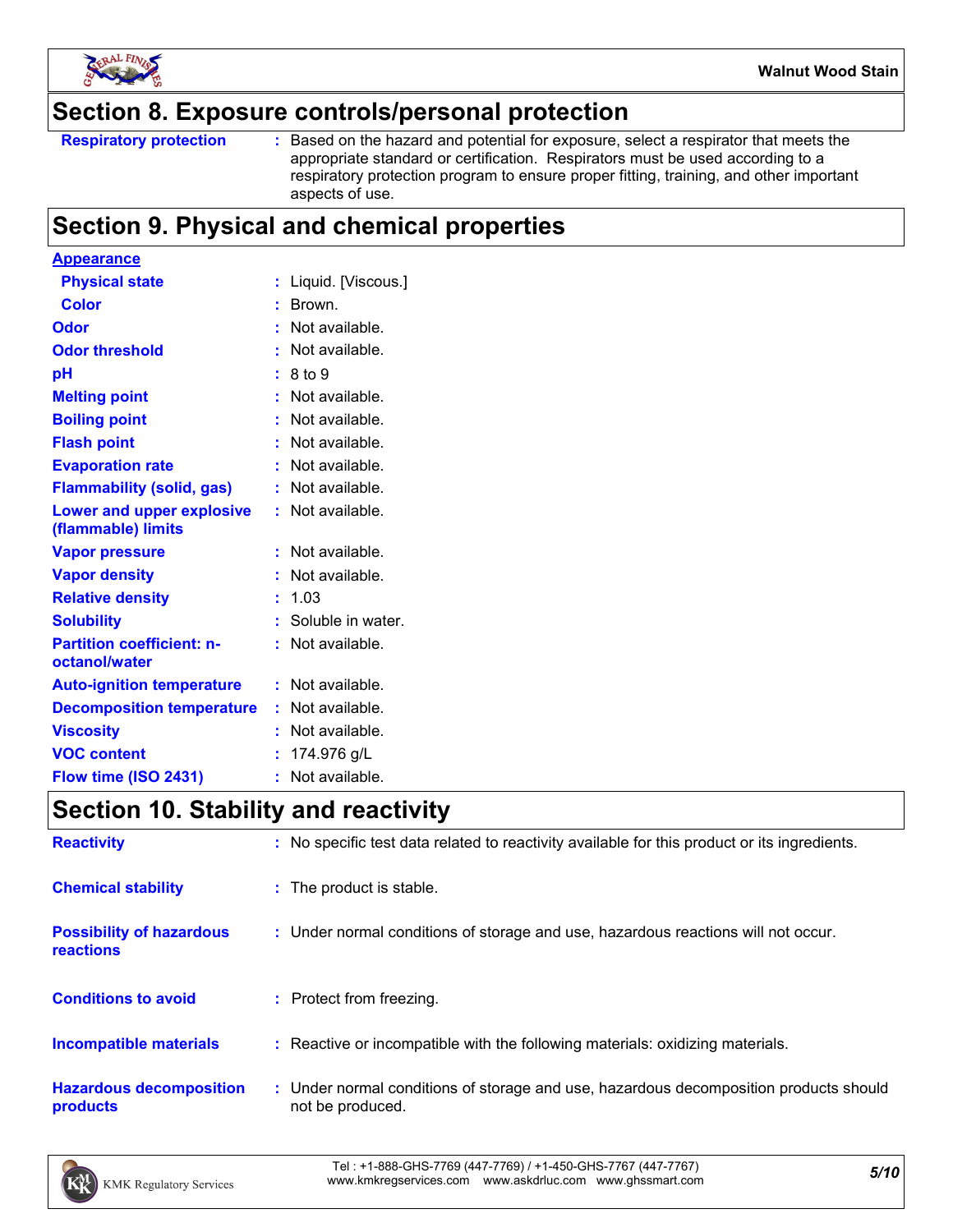

### **Section 11. Toxicological information**

### **Information on toxicological effects**

#### **Acute toxicity**

| <b>Product/ingredient name</b> | <b>Result</b>            | <b>Species</b> | <b>Dose</b>            | <b>Exposure</b> |  |
|--------------------------------|--------------------------|----------------|------------------------|-----------------|--|
| Propane-1,2-diol               | LD50 Dermal<br>LD50 Oral | Rabbit<br>Rat  | 20800 mg/kg<br>20 g/kg |                 |  |

#### **Irritation/Corrosion**

| <b>Product/ingredient name</b> | <b>Result</b>                                | <b>Species</b>   | <b>Score</b> | <u>  Exposure</u>         | <b>Observation</b> |
|--------------------------------|----------------------------------------------|------------------|--------------|---------------------------|--------------------|
| Propane-1,2-diol               | Eves - Mild irritant<br>Eves - Mild irritant | Rabbit<br>Rabbit |              | 24 hours 500 mg<br>100 mg |                    |
|                                |                                              |                  |              |                           |                    |

#### **Sensitization**

There is no data available.

#### **Mutagenicity**

There is no data available.

#### **Carcinogenicity**

There is no data available.

#### **Reproductive toxicity**

There is no data available.

#### **Teratogenicity**

There is no data available.

#### **Specific target organ toxicity (single exposure)**

There is no data available.

#### **Specific target organ toxicity (repeated exposure)**

There is no data available.

#### **Aspiration hazard**

There is no data available.

| Information on the likely<br>routes of exposure | : Dermal contact. Eye contact. Inhalation. Ingestion. |
|-------------------------------------------------|-------------------------------------------------------|
| <b>Potential acute health effects</b>           |                                                       |
| <b>Eye contact</b>                              | : No known significant effects or critical hazards.   |
| <b>Inhalation</b>                               | : No known significant effects or critical hazards.   |
| <b>Skin contact</b>                             | : No known significant effects or critical hazards.   |

#### **Ingestion :** No known significant effects or critical hazards.

|                     | Symptoms related to the physical, chemical and toxicological characteristics |  |
|---------------------|------------------------------------------------------------------------------|--|
| Eye contact         | : No known significant effects or critical hazards.                          |  |
| <b>Inhalation</b>   | : No known significant effects or critical hazards.                          |  |
| <b>Skin contact</b> | : No known significant effects or critical hazards.                          |  |
| <b>Ingestion</b>    | : No known significant effects or critical hazards.                          |  |

#### **Delayed and immediate effects and also chronic effects from short and long term exposure**

| <b>Short term exposure</b>                   |                                                     |
|----------------------------------------------|-----------------------------------------------------|
| <b>Potential immediate</b><br><b>effects</b> | : No known significant effects or critical hazards. |
| <b>Potential delaved effects</b>             | : No known significant effects or critical hazards. |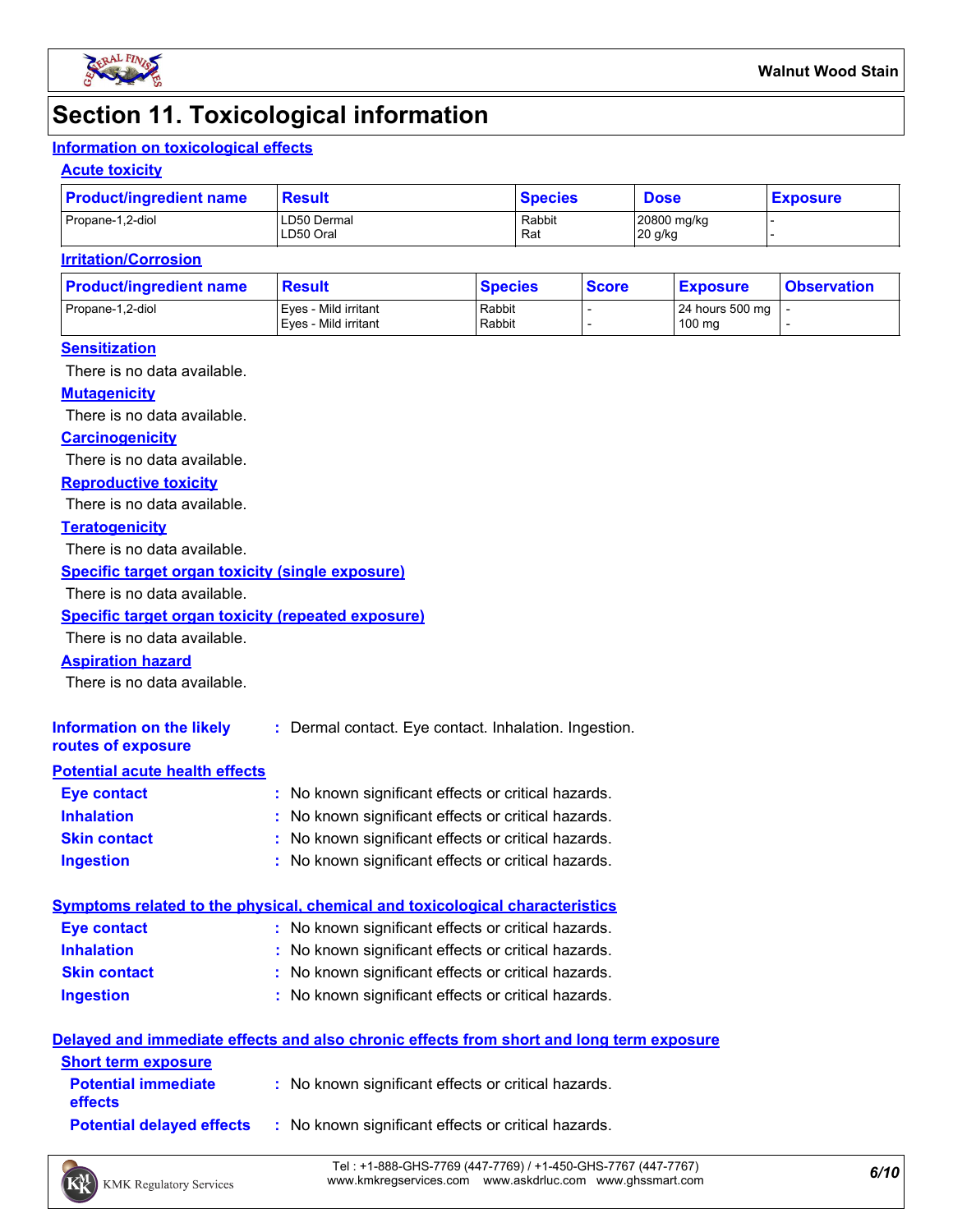

### **Section 11. Toxicological information**

| <b>Long term exposure</b>               |                                                     |
|-----------------------------------------|-----------------------------------------------------|
| <b>Potential immediate</b><br>effects   | : No known significant effects or critical hazards. |
| <b>Potential delayed effects</b>        | : No known significant effects or critical hazards. |
| <b>Potential chronic health effects</b> |                                                     |
| <b>General</b>                          | : No known significant effects or critical hazards. |
| <b>Carcinogenicity</b>                  | : No known significant effects or critical hazards. |
| <b>Mutagenicity</b>                     | : No known significant effects or critical hazards. |
| <b>Teratogenicity</b>                   | : No known significant effects or critical hazards. |
| <b>Developmental effects</b>            | : No known significant effects or critical hazards. |
| <b>Fertility effects</b>                | : No known significant effects or critical hazards. |

#### **Numerical measures of toxicity**

#### **Acute toxicity estimates**

There is no data available.

### **Section 12. Ecological information**

#### **Toxicity**

| <b>Product/ingredient name</b> | <b>Result</b>                       | <b>Species</b>                   | <b>Exposure</b> |
|--------------------------------|-------------------------------------|----------------------------------|-----------------|
| Propane-1,2-diol               | Acute EC50 >110 ppm Fresh water     | I Daphnia - Daphnia magna        | 48 hours        |
|                                | Acute LC50 1020000 ug/L Fresh water | Crustaceans - Ceriodaphnia dubia | 48 hours        |
|                                | Acute LC50 710000 ug/L Fresh water  | Fish - Pimephales promelas       | 96 hours        |

#### **Persistence and degradability**

There is no data available.

#### **Bioaccumulative potential**

| <b>Product/ingredient name</b> | $LogPow$ | <b>DAC</b><br><b>DUI</b> | <b>Potential</b> |
|--------------------------------|----------|--------------------------|------------------|
| Propane-1,2-diol               | 07، ا    |                          | l low            |

#### **Mobility in soil**

| <b>Soil/water partition</b> | $:$ Not available. |
|-----------------------------|--------------------|
| <b>coefficient (Koc)</b>    |                    |

#### **Other adverse effects** : No known significant effects or critical hazards.

### **Section 13. Disposal considerations**

**Disposal methods :**

The generation of waste should be avoided or minimized wherever possible. Disposal of this product, solutions and any by-products should comply with the requirements of environmental protection and waste disposal legislation and any regional local authority requirements. Dispose of surplus and non-recyclable products via a licensed waste disposal contractor. Waste should not be disposed of untreated to the sewer unless fully compliant with the requirements of all authorities with jurisdiction. Waste packaging should be recycled. Incineration or landfill should only be considered when recycling is not feasible. This material and its container must be disposed of in a safe way. Empty containers or liners may retain some product residues. Avoid dispersal of spilled

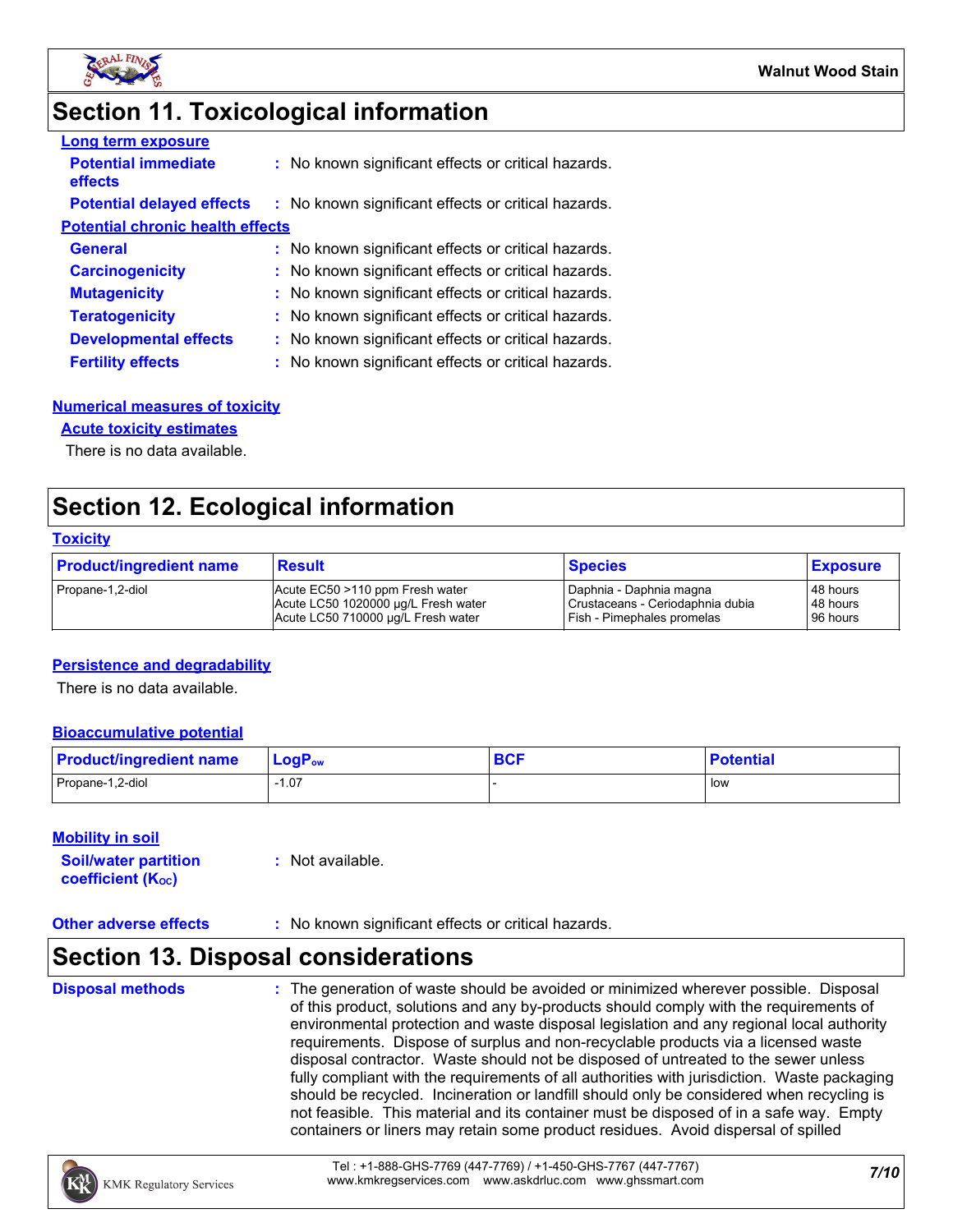

### **Section 13. Disposal considerations**

material and runoff and contact with soil, waterways, drains and sewers.

### **Section 14. Transport information**

|                                      | <b>DOT Classification</b> | <b>TDG Classification</b> | <b>IMDG</b>    | <b>IATA</b>    |
|--------------------------------------|---------------------------|---------------------------|----------------|----------------|
| <b>UN number</b>                     | Not regulated.            | Not regulated.            | Not regulated. | Not regulated. |
| <b>UN proper</b><br>shipping name    |                           |                           |                |                |
| <b>Transport</b><br>hazard class(es) |                           |                           |                |                |
| <b>Packing group</b>                 |                           |                           |                |                |
| <b>Environmental</b><br>hazards      | No.                       | No.                       | No.            | No.            |

**AERG :** Not applicable.

**Special precautions for user Transport within user's premises:** always transport in closed containers that are **:** upright and secure. Ensure that persons transporting the product know what to do in the event of an accident or spillage.

### **Section 15. Regulatory information**

| <b>U.S. Federal regulations</b>                                                   | <b>TSCA 8(a) PAIR:</b> Octamethylcyclotetrasiloxane; Poly(oxy-1,2-ethanediyl), $\alpha$ -[4-(1,1,3,3-<br>tetramethylbutyl)phenyl]-ω-hydroxy- |
|-----------------------------------------------------------------------------------|----------------------------------------------------------------------------------------------------------------------------------------------|
|                                                                                   | <b>TSCA 8(a) CDR Exempt/Partial exemption: Not determined</b>                                                                                |
|                                                                                   | United States inventory (TSCA 8b): All components are listed or exempted.                                                                    |
|                                                                                   | Commerce control list precursor: 2,2',2"-Nitrilotriethanol                                                                                   |
|                                                                                   | Clean Water Act (CWA) 311: Propionic acid; Propylene oxide; Cyclohexane                                                                      |
| <b>Clean Air Act Section 112</b><br>(b) Hazardous Air<br><b>Pollutants (HAPs)</b> | : Listed                                                                                                                                     |
| <b>Clean Air Act Section 602</b><br><b>Class I Substances</b>                     | : Not listed                                                                                                                                 |
| <b>Clean Air Act Section 602</b><br><b>Class II Substances</b>                    | : Not listed                                                                                                                                 |
| <b>DEA List I Chemicals</b><br>(Precursor Chemicals)                              | : Not listed                                                                                                                                 |
| <b>DEA List II Chemicals</b><br><b>(Essential Chemicals)</b>                      | : Not listed                                                                                                                                 |
| <b>SARA 302/304</b>                                                               |                                                                                                                                              |

**Composition/information on ingredients**

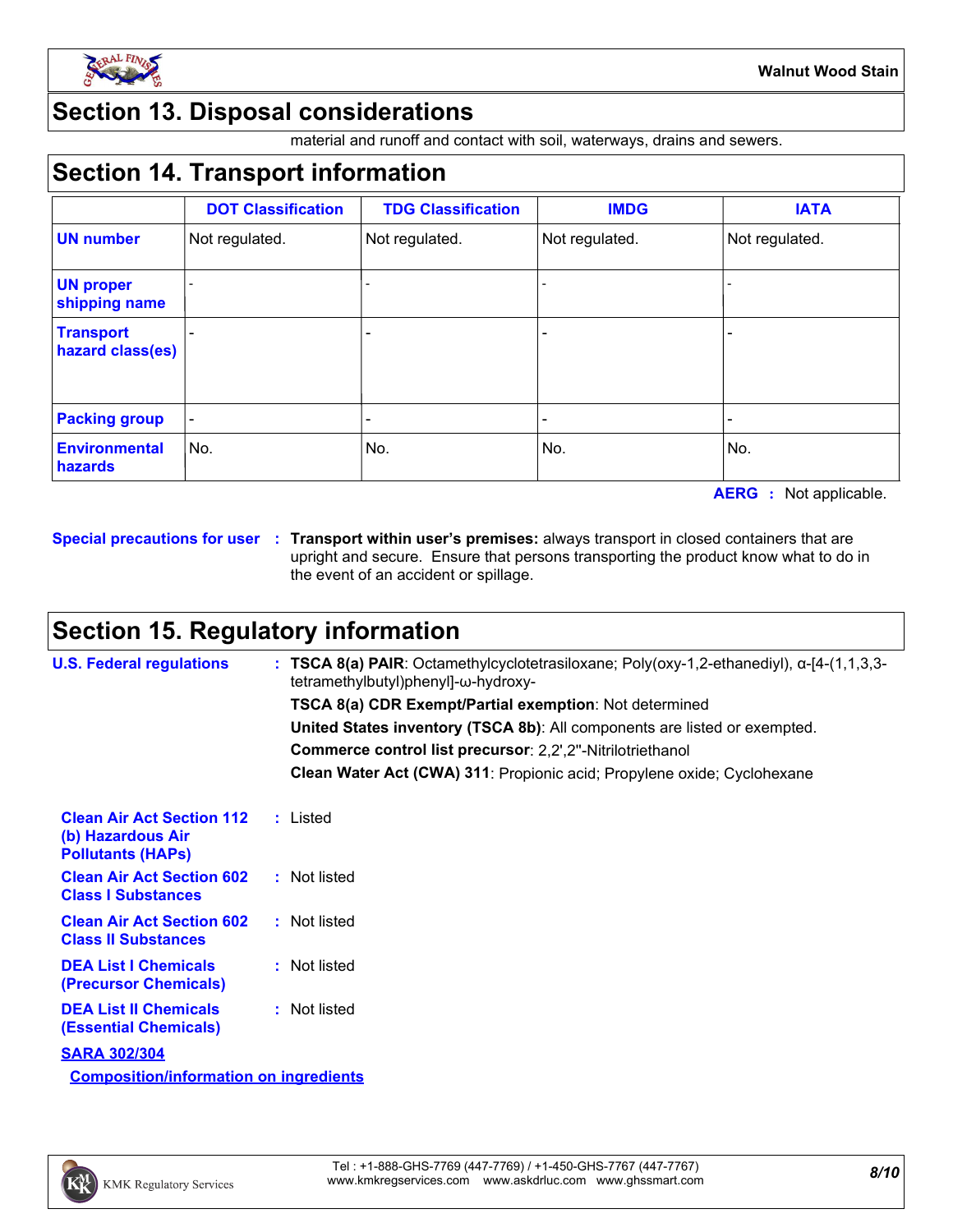

### **Section 15. Regulatory information**

|                                                |                      | <b>SARA 302 TPQ</b>   |                 | <b>SARA 304 RQ</b> |              |
|------------------------------------------------|----------------------|-----------------------|-----------------|--------------------|--------------|
| <b>Name</b>                                    | <b>EHS</b>           | (lbs)                 | (gallons)       | (lbs)              | (gallons)    |
| Hydrazine<br>Ethylene oxide<br>Propylene oxide | Yes.<br>Yes.<br>Yes. | 1000<br>1000<br>10000 | 119.9<br>1444.3 | 10<br>100          | 0.12<br>14.4 |

**SARA 304 RQ :** 3853496.8 lbs / 1749487.6 kg [448704.6 gal / 1698531.6 L]

#### **SARA 311/312**

**Classification :** Not applicable.

#### **Composition/information on ingredients**

| <b>Name</b>      | <b>Classification</b>                            |
|------------------|--------------------------------------------------|
| Propane-1,2-diol | SERIOUS EYE DAMAGE/ EYE IRRITATION - Category 2A |

#### **SARA 313**

There is no data available.

#### **State regulations**

**Massachusetts :**

- : None of the components are listed. **New York :** None of the components are listed.
- 
- **New Jersey :** The following components are listed: Propane-1,2-diol

- **Pennsylvania :** The following components are listed: Propane-1,2-diol
- **California Prop. 65**
	- **A WARNING**: This product can expose you to Ethylene oxide, which is known to the State of California to cause cancer and birth defects or other reproductive harm. This product can expose you to chemicals including Hydrazine, 1,4-Dioxane, Propylene oxide, which are known to the State of California to cause cancer, and Ethanediol, which is known to the State of California to cause birth defects or other reproductive harm. For more information go to www. P65Warnings.ca.gov.

| <b>Ingredient name</b> | No significant risk<br>level | <b>Maximum</b><br>acceptable dosage<br><b>level</b> |  |
|------------------------|------------------------------|-----------------------------------------------------|--|
| Hydrazine              | Yes.                         |                                                     |  |
| 1,4-Dioxane            | Yes.                         |                                                     |  |
| Ethylene oxide         | Yes.                         | Yes.                                                |  |
| Propylene oxide        |                              |                                                     |  |
| Ethanediol             |                              | Yes.                                                |  |

#### **Canada**

**Canadian lists**

- **Canadian NPRI :** None of the components are listed.
- **CEPA Toxic substances :** None of the components are listed.
	- **:** Not determined.
- **Canada inventory (DSL NDSL)**